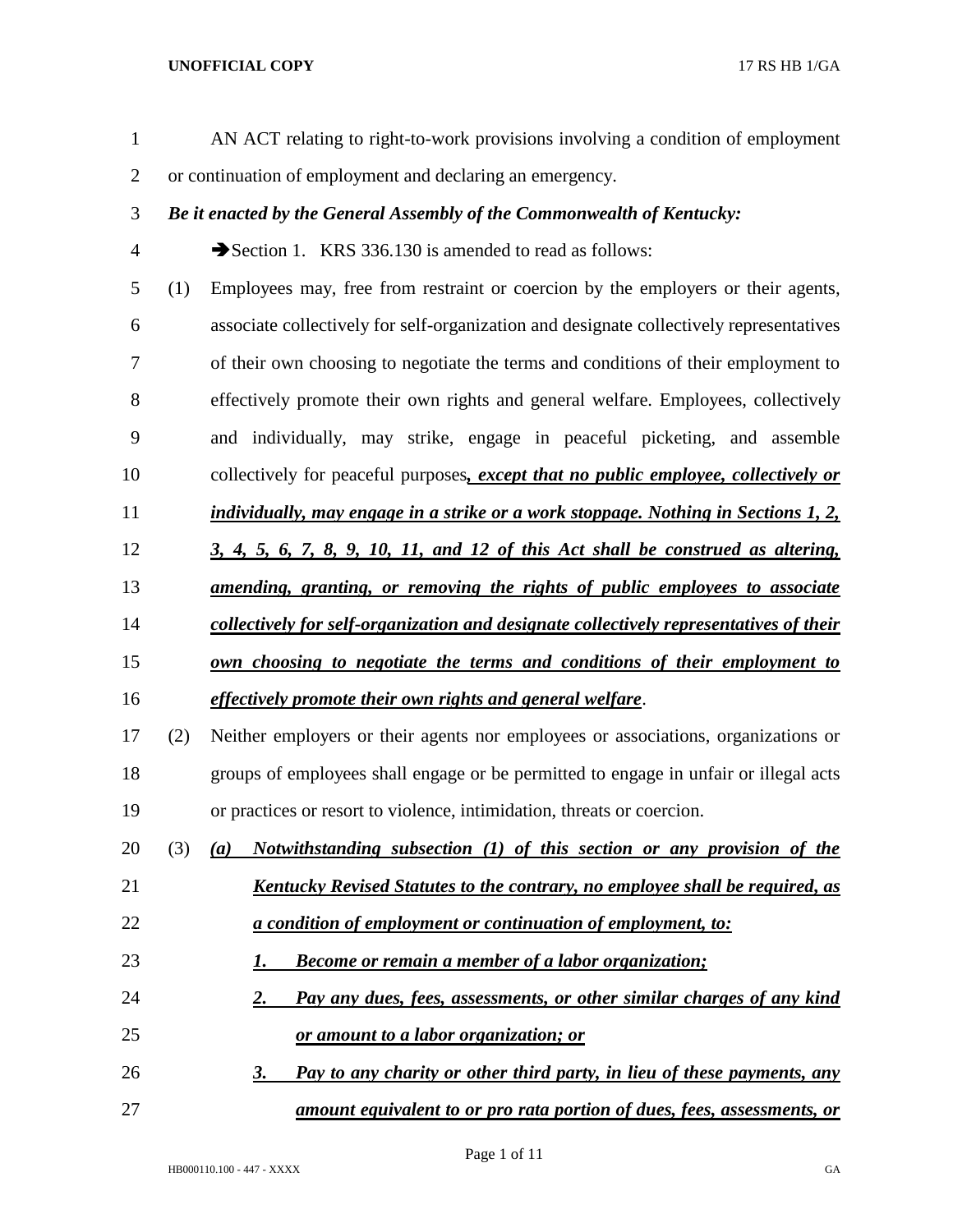| $\mathbf{1}$   | other charges required of a labor organization.                                                                      |
|----------------|----------------------------------------------------------------------------------------------------------------------|
| $\overline{2}$ | As used in this subsection, the term "employee" means any person<br>(b)                                              |
| 3              | employed by or suffered or permitted to work for a public or private                                                 |
| $\overline{4}$ | employer.                                                                                                            |
| 5              | The secretary of the Labor Cabinet or his or her representative shall investigate<br>(4)                             |
| 6              | complaints of violations or threatened violations of subsection (3) of this section                                  |
| 7              | and may initiate enforcement of a criminal penalty by causing a complaint to be                                      |
| 8              | filed with the appropriate local prosecutor and ensure effective enforcement.                                        |
| 9              | Except in instances where violence, personal injury, or damage to property have<br>$\left( 5\right)$                 |
| 10             | occurred and such occurrence is supported by an affidavit setting forth the facts and                                |
| 11             | circumstances surrounding such incidents, the employees and their agents shall not                                   |
| 12             | be restrained or enjoined from exercising the rights granted them in subsection (1)                                  |
| 13             | of this section without a hearing first being held, unless the employees or their                                    |
| 14             | agents are engaged in a strike in violation of a "no strike" clause in their labor                                   |
| 15             | contract.                                                                                                            |
| 16             | Submission of a false affidavit concerning violence, personal injury, or<br>$(6)$ [ $(4)$ ]                          |
| 17             | damage to property shall constitute a violation of KRS 523.030. In the absence of                                    |
| 18             | any such affidavit alleging violence, personal injury, or damage injunctions shall be                                |
| 19             | issued only by a Circuit Judge or other justice or judge acting as a Circuit Judge                                   |
| 20             | pursuant to law.                                                                                                     |
| 21             | Section 2. KRS 336.180 is amended to read as follows:                                                                |
| 22             | As used in <i>this chapter</i> [KRS 336.190 and 336.200], unless the context requires                                |
| 23             | otherwise: $\left\{\frac{1}{2}\right\}$                                                                              |
| 24             | The term "labor organization" means any organization of any kind, or any agency or<br>$\left( \underline{I} \right)$ |
| 25             | employee representation committee, <i>association</i> or <i>union</i> [plan, in which employees                      |
| 26             | participate and which exists for the purpose, in whole or in part, of dealing with                                   |
| 27             | employers concerning <del>[grievances, labor disputes, ]</del> wages, rates of pay, hours of                         |

Page 2 of 11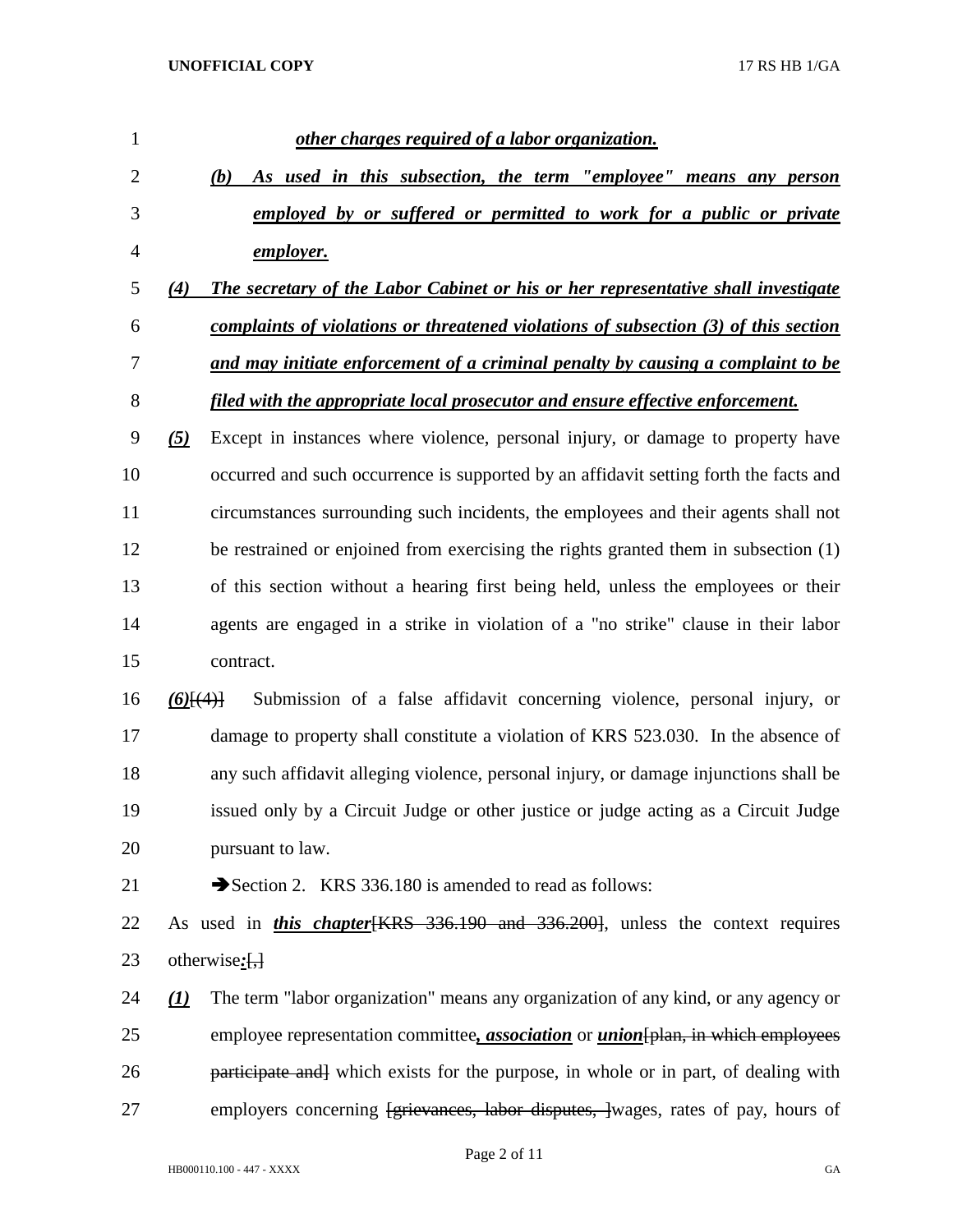| $\mathbf{1}$   |     | employment or conditions of work, or other forms of compensation; [.]                    |  |  |
|----------------|-----|------------------------------------------------------------------------------------------|--|--|
| $\overline{2}$ | (2) | The term "employer" means all persons, firms, associations, corporations, public         |  |  |
| 3              |     | employers, public school employers, and public colleges, universities, institutions,     |  |  |
| $\overline{4}$ |     | and education agencies; and                                                              |  |  |
| 5              | (3) | The term "public employee" means an employee of a "public agency" as that                |  |  |
| 6              |     | <u>term is defined in KRS 61.870(1).</u>                                                 |  |  |
| 7              |     | Section 3. KRS 336.990 is amended to read as follows:                                    |  |  |
| $8\,$          | (1) | Upon proof that any person employed by the Labor Cabinet as a labor inspector has        |  |  |
| 9              |     | taken any part in any strike, lockout or similar labor dispute, the person shall forfeit |  |  |
| 10             |     | his or her office.                                                                       |  |  |
| 11             | (2) | The following civil penalties shall be imposed, in accordance with the provisions in     |  |  |
| 12             |     | KRS 336.985, for violations of the provisions of this chapter:                           |  |  |
| 13             |     | Any person who violates KRS 336.110 or Section 1 of this Act shall for each<br>(a)       |  |  |
| 14             |     | offense be assessed a civil penalty of not less than one hundred dollars (\$100)         |  |  |
| 15             |     | nor more than one thousand dollars (\$1,000);                                            |  |  |
| 16             |     | Any corporation, association, organization, or person that violates KRS<br>(b)           |  |  |
| 17             |     | 336.190 and 336.200 shall be assessed a civil penalty of not less than one               |  |  |
| 18             |     | hundred dollars (\$100) nor more than one thousand dollars (\$1,000) for each            |  |  |
| 19             |     | offense. Each act of violation, and each day during which such an agreement              |  |  |
| 20             |     | remains in effect, shall constitute a separate offense; and                              |  |  |
| 21             |     | Any employer who violates the provisions of KRS 336.220 shall be assessed a<br>(c)       |  |  |
| 22             |     | civil penalty of not less than one hundred dollars (\$100) nor more than one             |  |  |
| 23             |     | thousand dollars $(\$1,000)$ for each violation.                                         |  |  |
| 24             | (3) | Any labor organization, employer, or other person who directly or indirectly             |  |  |
| 25             |     | <u>violates subsection (3) of Section 1 of this Act shall be guilty of a Class A</u>     |  |  |
| 26             |     | misdemeanor.                                                                             |  |  |
| 27             | (4) | Any person aggrieved as a result of any violation or threatened violation of             |  |  |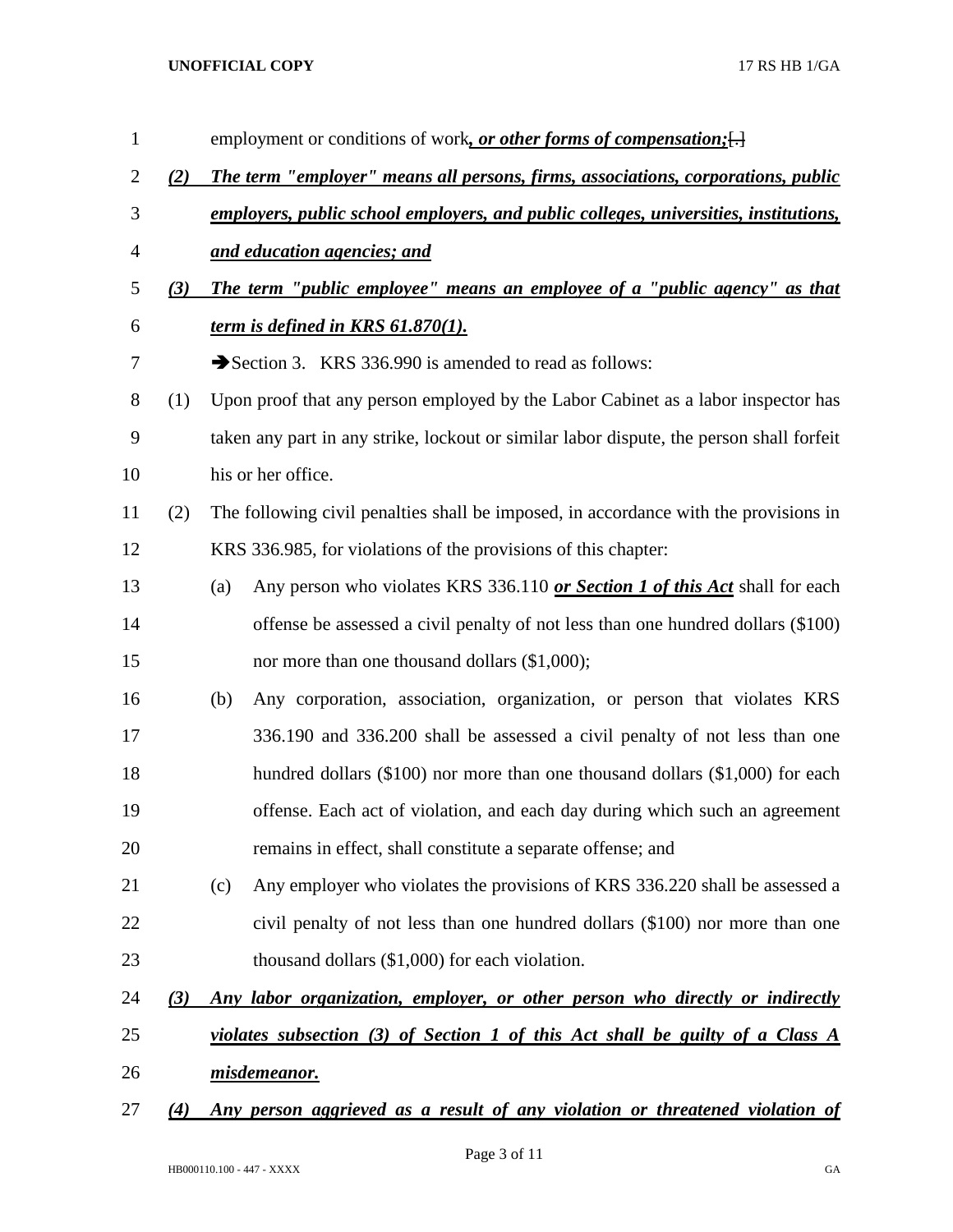| 1      | subsection (3) of Section 1 of this Act may seek abatement of the violation or           |
|--------|------------------------------------------------------------------------------------------|
| 2      | threatened violation by petitioning a court of competent jurisdiction for injunctive     |
| 3      | relief and shall be entitled to costs and reasonable attorney fees if he or she          |
| 4      | <i>prevails in the action.</i>                                                           |
| 5      | Any person injured as a result of any violation or threatened violation of<br>(5)        |
| 6      | subsection (3) of Section 1 of this Act may recover all damages resulting from the       |
| 7      | violation or threatened violation and shall be entitled to costs and reasonable          |
| 8      | attorney fees if he or she prevails in the action.                                       |
| 9      | A NEW SECTION OF KRS CHAPTER 336 IS CREATED TO<br>$\rightarrow$ SECTION 4.               |
| 10     | <b>READ AS FOLLOWS:</b>                                                                  |
| 11     | <u>Any agreement, understanding, or practice, written or oral, implied or expressed,</u> |
| 12     | between any labor organization and employer which violates an employee's rights as       |
| 13     | set forth in subsection (3) of Section 1 of this Act shall be unlawful and void, except  |
| 14     | <i>that subsection (3) of Section 1 of this Act shall not apply to:</i>                  |
| 15     | <b>Employers and employees covered by the Federal Railway Labor Act;</b><br>(I)          |
| 16     | <b>Federal employers and employees;</b><br>(2)                                           |
| 17     | <b>Employers and employees on exclusive federal enclayes;</b><br>(3)                     |
| 18     | Employers and employees where it would conflict or be preempted by federal law;<br>(4)   |
| 19     | $\mathbf{\underline{or}}$                                                                |
| 20     | Any agreement between employers and employees or labor organization entered<br>(5)       |
| 21     | into before the effective date of this Act, but the provisions of subsection (3) of      |
| 22     | Section 1 of this Act shall apply to any new contract or an extension or renewal         |
| 23     | of any existing agreement entered into on or after the effective date of this Act.       |
| 24     | $\rightarrow$ SECTION 5.<br>A NEW SECTION OF KRS CHAPTER 336 IS CREATED TO               |
| 25     | <b>READ AS FOLLOWS:</b>                                                                  |
| 26     | <u>A public employer or a labor organization representing public employees shall not</u> |
| $27\,$ | deduct membership dues of an employee organization, association, or union from the       |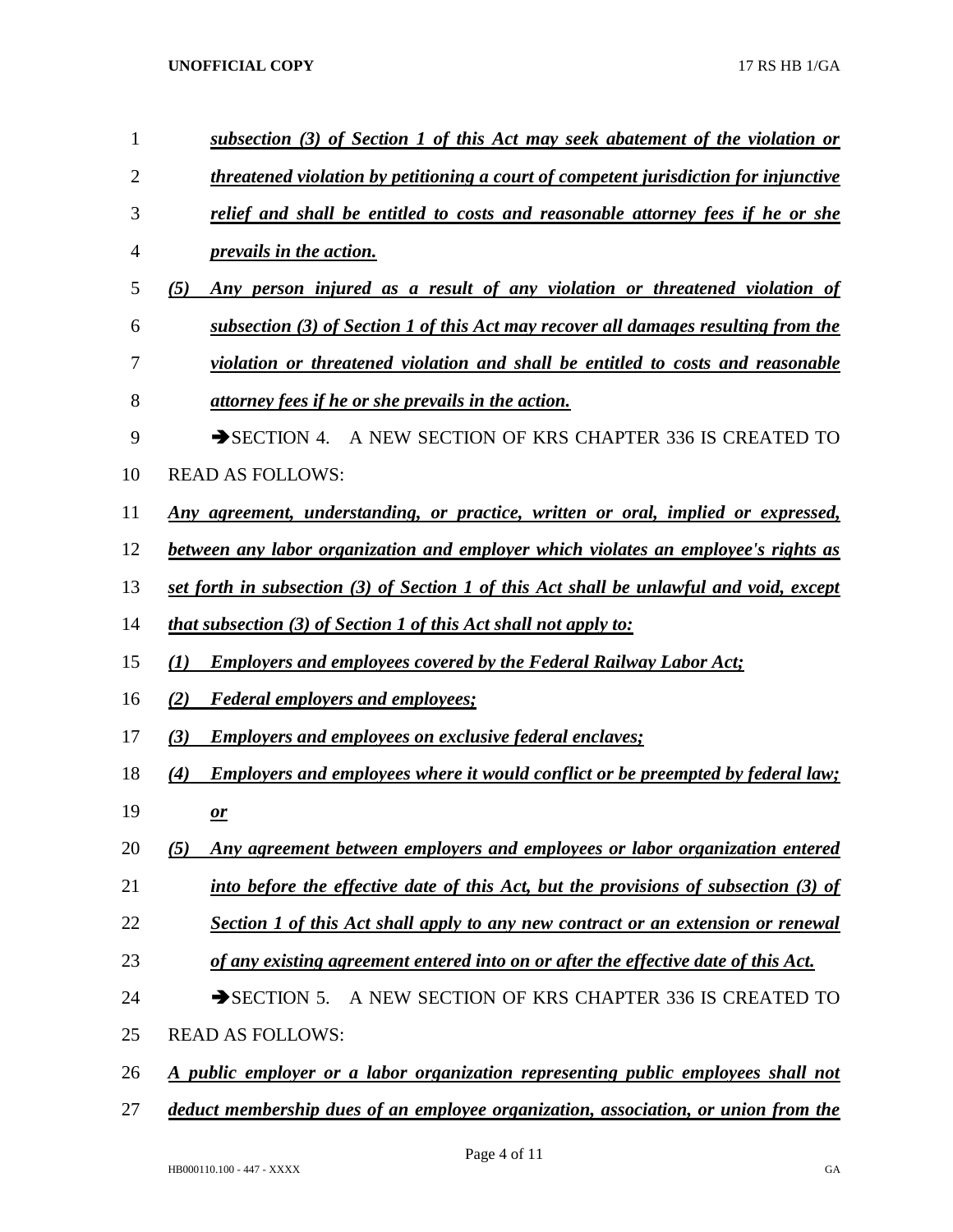| $\mathbf{1}$ |                                                                                           |                                                                                       | wages, earnings, or compensation of a public employee without the express written            |  |
|--------------|-------------------------------------------------------------------------------------------|---------------------------------------------------------------------------------------|----------------------------------------------------------------------------------------------|--|
| 2            | <u>consent of the public employee. This consent shall be made prior to any deductions</u> |                                                                                       |                                                                                              |  |
| 3            |                                                                                           | being made and may be revoked by the public employee at any time by written notice to |                                                                                              |  |
| 4            |                                                                                           | the employer.                                                                         |                                                                                              |  |
| 5            |                                                                                           |                                                                                       | SECTION 6. A NEW SECTION OF KRS CHAPTER 65 IS CREATED TO                                     |  |
| 6            | <b>READ AS FOLLOWS:</b>                                                                   |                                                                                       |                                                                                              |  |
| 7            |                                                                                           |                                                                                       | <b>The legislative body of any city, county, consolidated local government, urban-county</b> |  |
| 8            |                                                                                           |                                                                                       | government, charter county government, or unified local government shall not have            |  |
| 9            |                                                                                           |                                                                                       | the authority to adopt or enforce any ordinance, policy, or resolution that is in conflict   |  |
| 10           |                                                                                           |                                                                                       | <u>with Section 1 of this Act.</u>                                                           |  |
| 11           |                                                                                           |                                                                                       | Section 7. KRS 67A.6904 is amended to read as follows:                                       |  |
| 12           | (1)                                                                                       |                                                                                       | <i>Except as provided in Section 1 of this Act</i> , urban-county governments and their      |  |
| 13           |                                                                                           |                                                                                       | representatives and agents are prohibited from:                                              |  |
| 14           |                                                                                           | (a)                                                                                   | Interfering, restraining, or coercing police officers, firefighter personnel,                |  |
| 15           |                                                                                           |                                                                                       | fire fighters, or corrections personnel in the exercise of the rights guaranteed in          |  |
| 16           |                                                                                           |                                                                                       | KRS 67A.6902;                                                                                |  |
| 17           |                                                                                           | (b)                                                                                   | Dominating or interfering with the formation, existence, or administration of                |  |
| 18           |                                                                                           |                                                                                       | any labor organization;                                                                      |  |
| 19           |                                                                                           | (c)                                                                                   | Discriminating in regard to hiring or tenure of employment or any term or                    |  |
| 20           |                                                                                           |                                                                                       | condition of employment to encourage or discourage membership in any labor                   |  |
| 21           |                                                                                           |                                                                                       | organization <del>[; provided that nothing in this section, or in any other statute of</del> |  |
| 22           |                                                                                           |                                                                                       | this state, shall preclude an urban-county government from making an                         |  |
| 23           |                                                                                           |                                                                                       | agreement with a labor organization to require as a condition of employment                  |  |
| 24           |                                                                                           |                                                                                       | membership therein on or after the thirtieth day following the beginning of                  |  |
| 25           |                                                                                           |                                                                                       | that employment or on the effective date of the agreement, whichever is the                  |  |
| 26           |                                                                                           |                                                                                       | [later];                                                                                     |  |
|              |                                                                                           |                                                                                       |                                                                                              |  |

(d) Discharging or otherwise discriminating against an employee because he or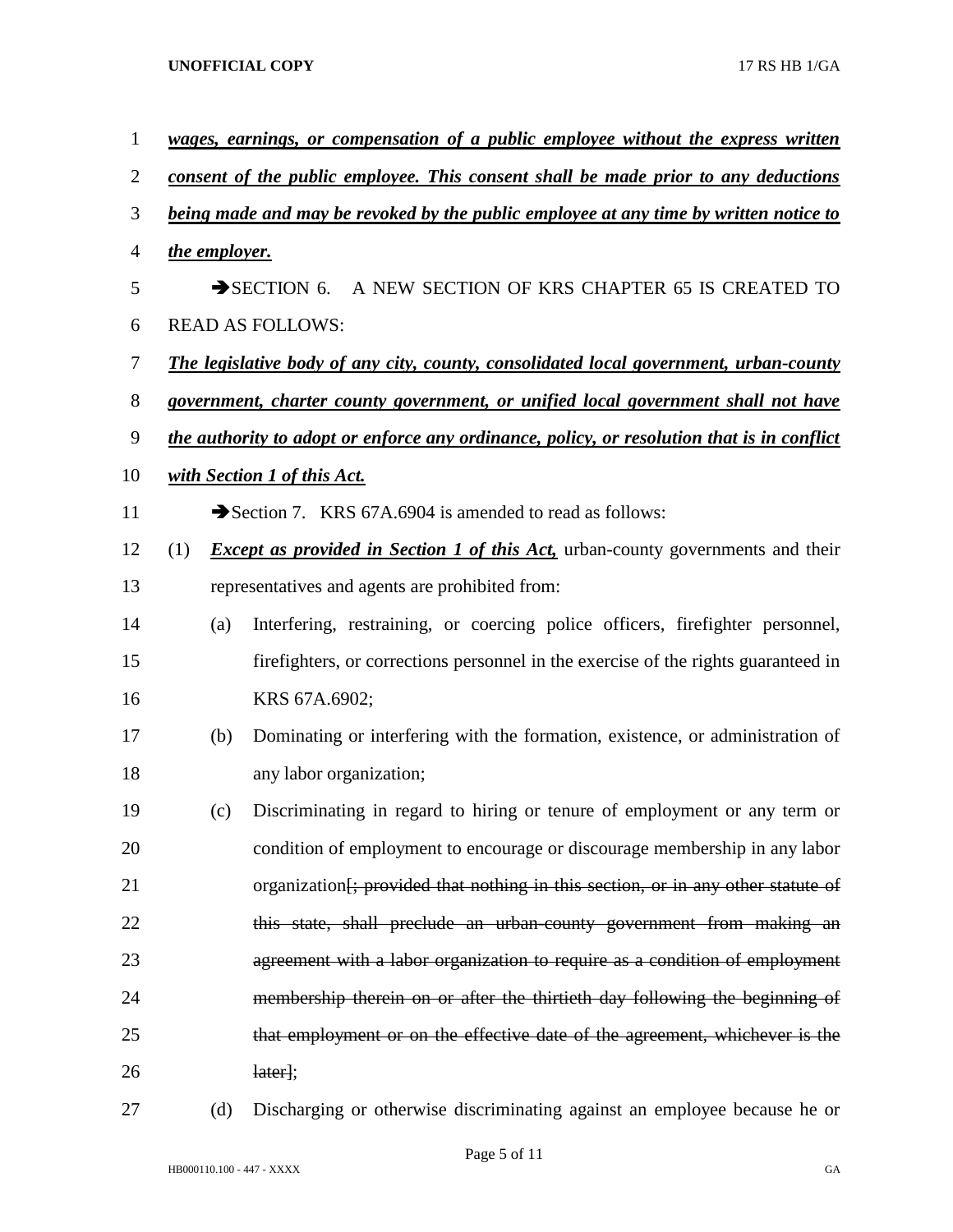| $\mathbf{1}$   |     | she has signed or filed any affidavit, petition, or complaint or given any                |
|----------------|-----|-------------------------------------------------------------------------------------------|
| $\overline{2}$ |     | information or testimony under this section; or                                           |
| 3              |     | Refusing to bargain collectively in good faith with a labor organization which<br>(e)     |
| $\overline{4}$ |     | is the exclusive representative of employees in an appropriate unit, including            |
| 5              |     | but not limited to the discussing of grievances with the exclusive                        |
| 6              |     | representative.                                                                           |
| 7              | (2) | Labor organizations and their agents are prohibited from:                                 |
| 8              |     | Restraining or coercing:<br>(a)                                                           |
| 9              |     | Police officers, firefighter personnel, firefighters, or corrections<br>1.                |
| 10             |     | personnel in the exercise of the right guaranteed in KRS 67A.6902; and                    |
| 11             |     | An urban-county government in the selection of a representative for the<br>2.             |
| 12             |     | purposes of collective bargaining or the adjustment of grievances; or                     |
| 13             |     | Refusing to bargain collectively in good faith with an urban-county<br>(b)                |
| 14             |     | government, if they have been designated in accordance with the provisions of             |
| 15             |     | this section as the exclusive representative of police officers, firefighter              |
| 16             |     | personnel, firefighters, or corrections personnel in an appropriate unit.                 |
| 17             | (3) | For the purposes of this section, to bargain collectively is to carry out in good faith   |
| 18             |     | the mutual obligation of the parties, or their representatives; to meet together at       |
| 19             |     | reasonable times, including meetings in advance of the budget-making process; to          |
| 20             |     | negotiate in good faith with respect to wages, hours, and other conditions of             |
| 21             |     | employment; to negotiate an agreement; to negotiate any question arising under any        |
| 22             |     | agreement; and to execute a written contract incorporating any agreement reached,         |
| 23             |     | if requested by either party. The obligation shall not be interpreted to compel either    |
| 24             |     | party to agree to a proposal, or require either party to make a concession.               |
| 25             |     | Section 8. KRS 67C.406 is amended to read as follows:                                     |
| 26             | (1) | <b>Except as provided in Section 1 of this Act, consolidated local governments, their</b> |
|                |     |                                                                                           |

representatives, or their agents are prohibited from:

Page 6 of 11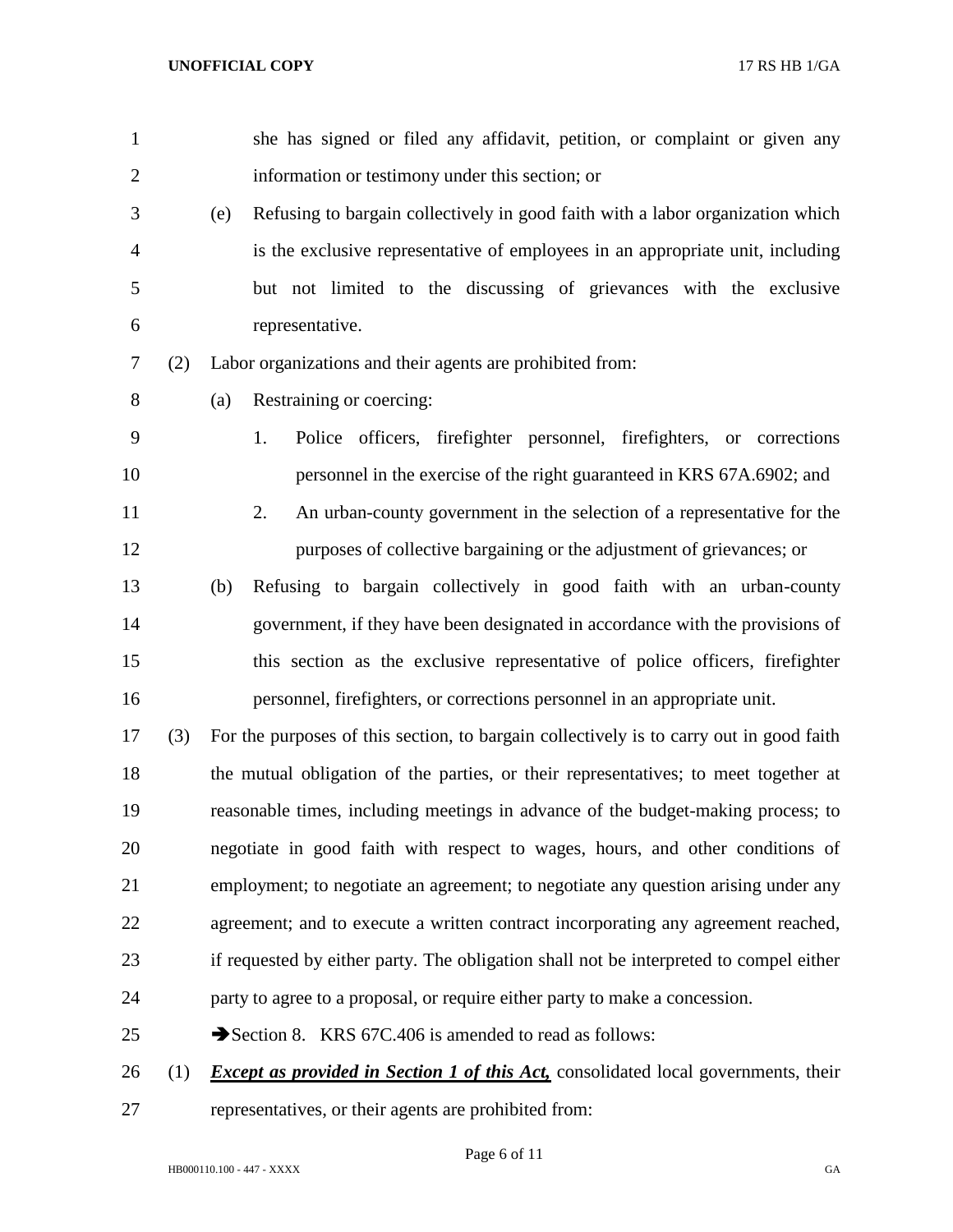| $\mathbf{1}$ |     | (a) | Interfering, restraining, or coercing police officers in the exercise of the rights          |
|--------------|-----|-----|----------------------------------------------------------------------------------------------|
| 2            |     |     | guaranteed in KRS 67C.402;                                                                   |
| 3            |     | (b) | Dominating or interfering with the formation, existence, or administration of                |
| 4            |     |     | any labor organization;                                                                      |
| 5            |     | (c) | Discriminating in regard to hiring or tenure of employment or any term or                    |
| 6            |     |     | condition of employment to encourage or discourage membership in any labor                   |
| 7            |     |     | organization <del>[; provided that nothing in this section, or in any other statute of</del> |
| 8            |     |     | this state, shall preclude a consolidated local government from making an                    |
| 9            |     |     | agreement with a labor organization to require as a condition of employment                  |
| 10           |     |     | membership therein on or after the thirtieth day following the beginning of                  |
| 11           |     |     | that employment or on the effective date of the agreement, whichever is the                  |
| 12           |     |     | later;                                                                                       |
| 13           |     | (d) | Discharging or otherwise discriminating against an employee because he or                    |
| 14           |     |     | she has signed or filed any affidavit, petition, or complaint or given any                   |
| 15           |     |     | information or testimony under this section; or                                              |
| 16           |     | (e) | Refusing to bargain collectively in good faith with a labor organization which               |
| 17           |     |     | is the exclusive representative of employees in an appropriate unit, including               |
| 18           |     |     | but not limited to the discussing of grievances with the exclusive                           |
| 19           |     |     | representative.                                                                              |
| 20           | (2) |     | Labor organizations or their agents are prohibited from:                                     |
| 21           |     | (a) | Restraining or coercing:                                                                     |
| 22           |     |     | Police officers in the exercise of the right guaranteed in KRS 67C.402;<br>1.                |
| 23           |     |     | and                                                                                          |
| 24           |     |     | A consolidated local government in the selection of a representative for<br>2.               |
| 25           |     |     | the purposes of collective bargaining or the adjustment of grievances; or                    |
| 26           |     | (b) | Refusing to bargain collectively in good faith with a consolidated local                     |
| 27           |     |     | government, if they have been designated in accordance with the provisions of                |

Page 7 of 11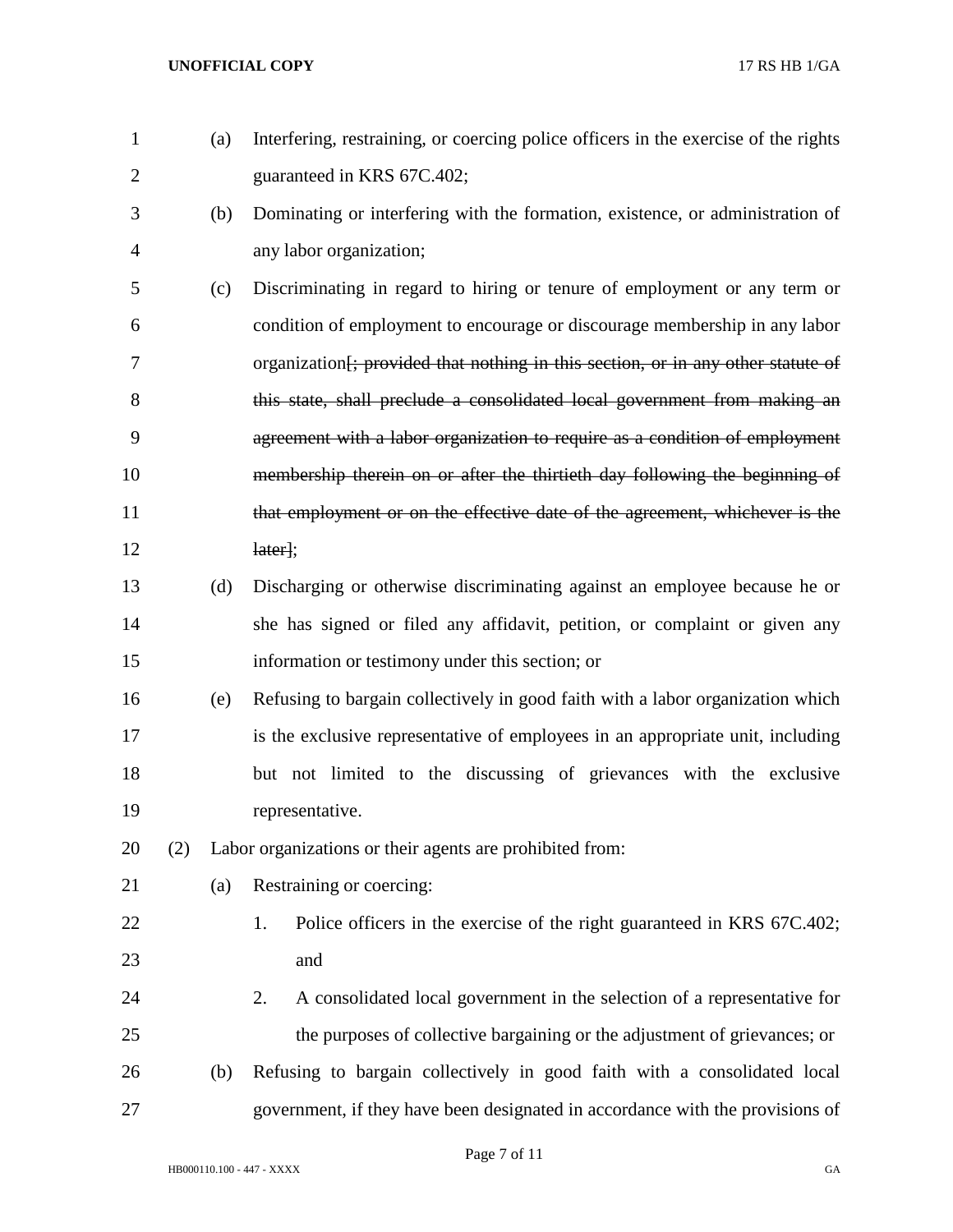this section as the exclusive representative of police officers in an appropriate unit.

 (3) For the purposes of this section, to bargain collectively is to carry out in good faith the mutual obligation of the parties, or their representatives; to meet together at reasonable times, including meetings in advance of the budget-making process; to negotiate in good faith with respect to wages, hours, and other conditions of employment; to negotiate an agreement; to negotiate any question arising under any agreement; and to execute a written contract incorporating any agreement reached, if requested by either party. The obligation shall not be interpreted to compel either party to agree to a proposal, or require either party to make a concession.

11 Section 9. KRS 70.262 is amended to read as follows:

- (1) *Except as provided in Section 1 of this Act,* in any county containing a consolidated local government or city of the first class that has adopted a merit system under KRS 70.260 to 70.273, deputies subject to the merit system may organize, form, join, or participate in organizations in order to engage in lawful concerted activities for the purpose of collective bargaining or other mutual aid and protection, and to bargain collectively through a representative of their own free choice. Deputies shall also have the right to refrain from any or all of these activities but shall be subject to the lawful provisions of any collective bargaining agreement entered into under this section. Strikes by deputies of any collective bargaining unit shall be prohibited at any time.
- (2) *Except as provided in Section 1 of this Act,* in any county containing a consolidated local government or city of the first class that has adopted a merit system under KRS 70.260 to 70.273, the sheriff shall contract with a representative of the deputies described in subsection (1) of this section employed by the sheriff where the representative has established representation of a majority of the deputies, with respect to wages, hours, and terms and conditions of employment, including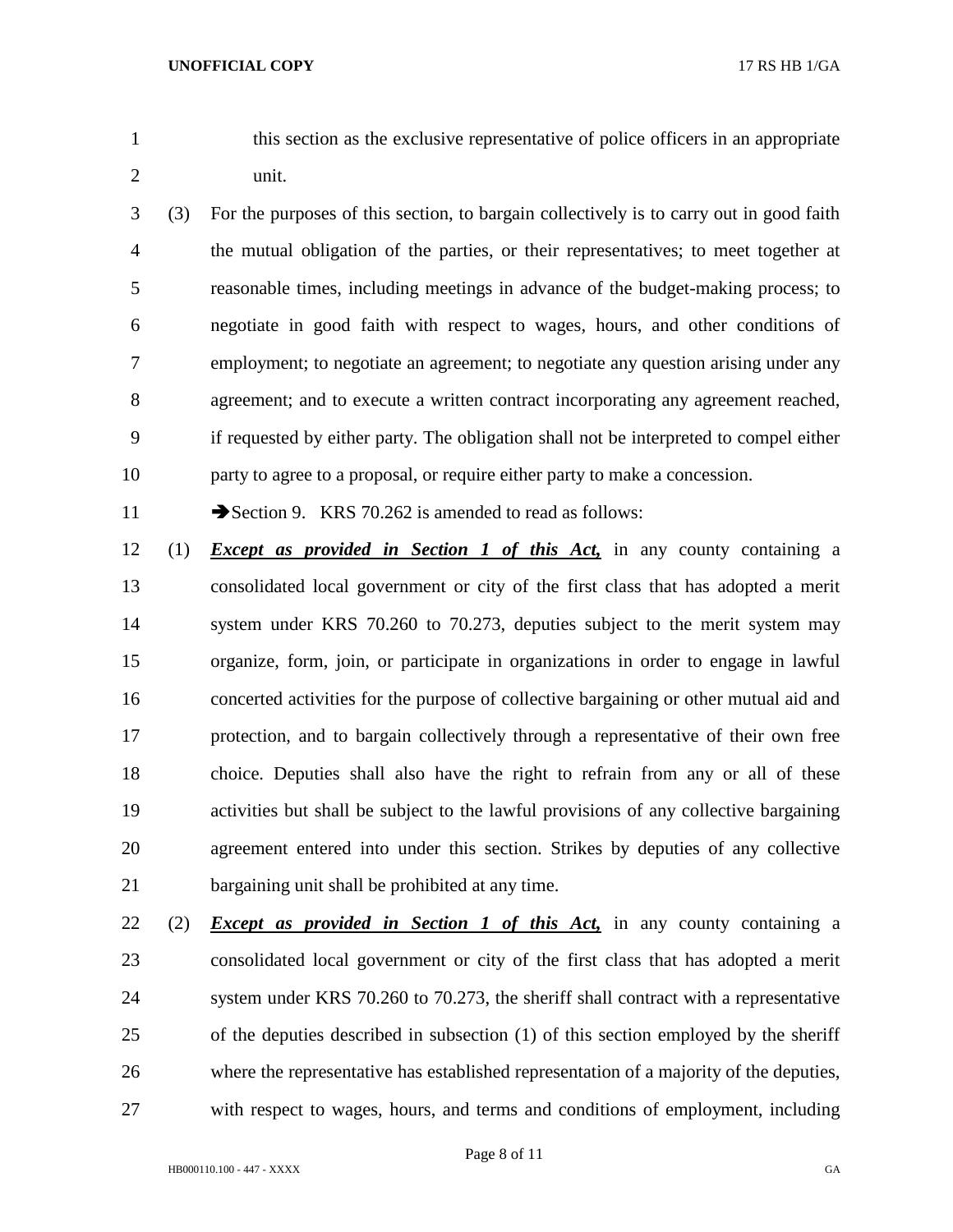- execution of a written contract incorporating any agreement reached between the sheriff and the representative. The sheriff shall not be required to bargain over matters of inherent managerial policy.
- 

4 Section 10. KRS 78.470 is amended to read as follows:

 *Except as provided in Section 1 of this Act,* in any county in the Commonwealth of Kentucky, which has a population of 300,000 or more and which has adopted the merit system, the county employees in the classified service as police may organize, form, join or participate in organizations in order to engage in lawful concerted activities for the purpose of collective bargaining or other mutual aid and protection, and to bargain collectively through representatives of their own free choice. Such employees shall also have the right to refrain from any or all such activities. Strikes by said members of any such collective bargaining unit shall be prohibited at any time.

13 Section 11. KRS 78.480 is amended to read as follows:

 *Except as provided in Section 1 of this Act,* in any county in the Commonwealth of Kentucky which has a population of 300,000 or more and which has adopted the merit system for its police force, the fiscal court may contract with representatives of the police employed by said county with respect to wages, hours, terms and conditions of employment, including execution of a written contract incorporating any agreement reached between the fiscal court and representatives of the police. The fiscal court shall not be required to bargain over matters of inherent managerial policy.

21 Section 12. KRS 345.050 is amended to read as follows:

(1) *Except as provided in Section 1 of this Act,* public employers, their representatives

- or their agents are prohibited from:
- (a) Interfering, restraining or coercing firefighters in the exercise of the rights guaranteed in KRS 345.030;
- (b) Dominating or interfering with the formation, existence or administration of any labor organization;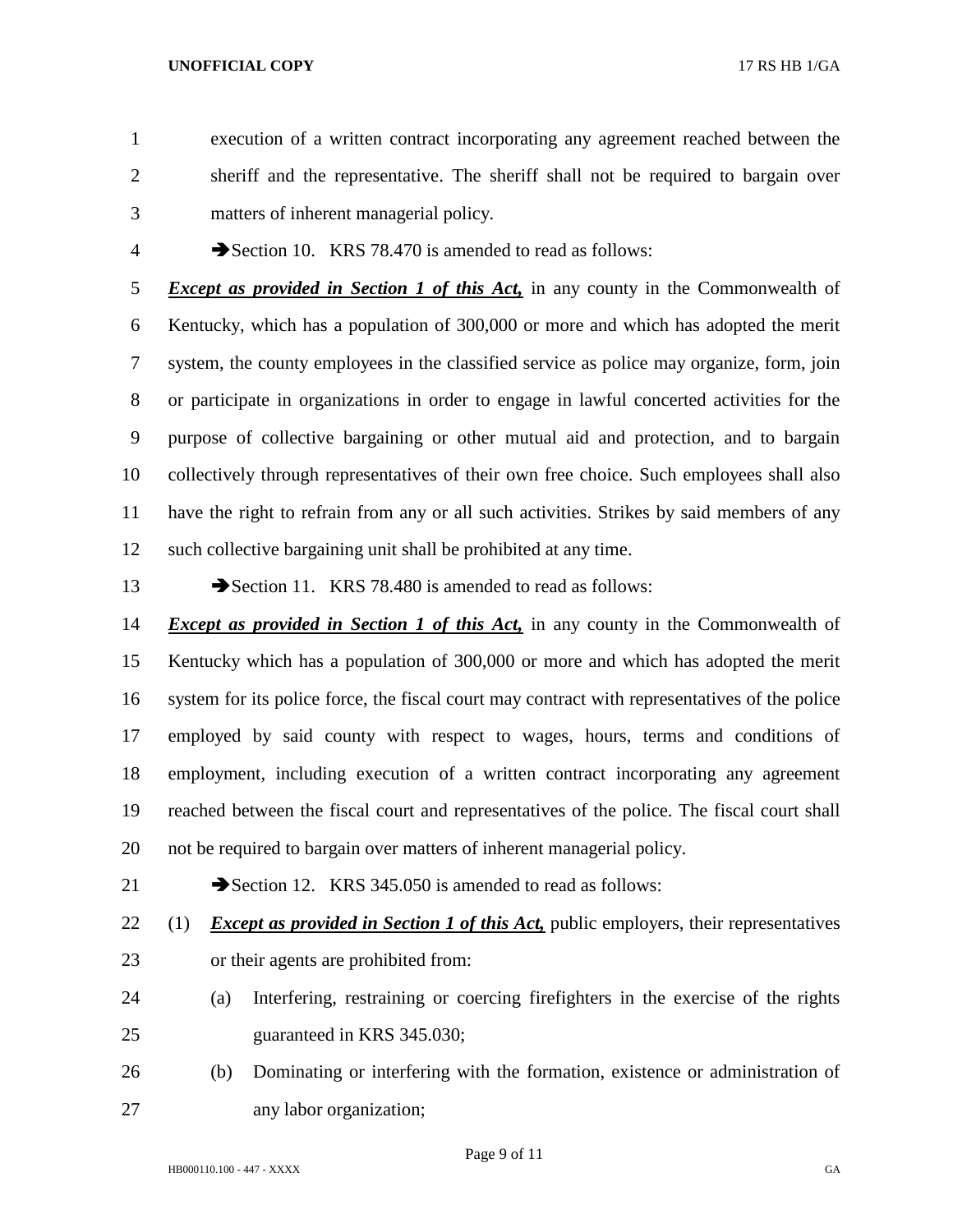| $\mathbf{1}$   |     | (c) | Discriminating in regard to hiring or tenure of employment or any term or                     |
|----------------|-----|-----|-----------------------------------------------------------------------------------------------|
| $\overline{2}$ |     |     | condition of employment to encourage or discourage membership in any labor                    |
| 3              |     |     | organization <del>[; provided, that nothing in this chapter, or in any other statute of</del> |
| 4              |     |     | this state, shall preclude a public employer from making an agreement with a                  |
| 5              |     |     | labor organization to require as a condition of employment membership                         |
| 6              |     |     | therein on or after the thirtieth day following the beginning of such                         |
| 7              |     |     | employment or on the effective date of such agreement, whichever is the                       |
| 8              |     |     | later;                                                                                        |
| 9              |     | (d) | Discharging or otherwise discriminating against an employee because he has                    |
| 10             |     |     | signed or filed any affidavit, petition or complaint or given any information or              |
| 11             |     |     | testimony under this chapter;                                                                 |
| 12             |     | (e) | Refusing to bargain collectively in good faith with a labor organization which                |
| 13             |     |     | is the exclusive representative of employees in an appropriate unit, including                |
| 14             |     |     | but not limited to the discussing of grievances with the exclusive                            |
| 15             |     |     | representative.                                                                               |
| 16             | (2) |     | Labor organizations or their agents are prohibited from:                                      |
| 17             |     | (a) | Restraining or coercing:                                                                      |
| 18             |     |     | 1.<br>Firefighters in the exercise of the right guaranteed in subsection (1) of               |
| 19             |     |     | KRS 345.030, and                                                                              |
| 20             |     |     | 2.<br>A public employer in the selection of his representative for the purposes               |
| 21             |     |     | of collective bargaining or the adjustment of grievances;                                     |
| 22             |     | (b) | Refusing to bargain collectively in good faith with a public employer, if they                |
| 23             |     |     | have been designated in accordance with the provisions of this chapter as the                 |
| 24             |     |     | exclusive representative of firefighters in an appropriate unit.                              |
| 25             | (3) |     | For the purposes of this chapter, to bargain collectively is to carry out in good faith       |
| 26             |     |     | the mutual obligation of the parties, or their representatives; to meet together at           |
| 27             |     |     | reasonable times, including meetings in advance of the budget-making process; to              |

Page 10 of 11